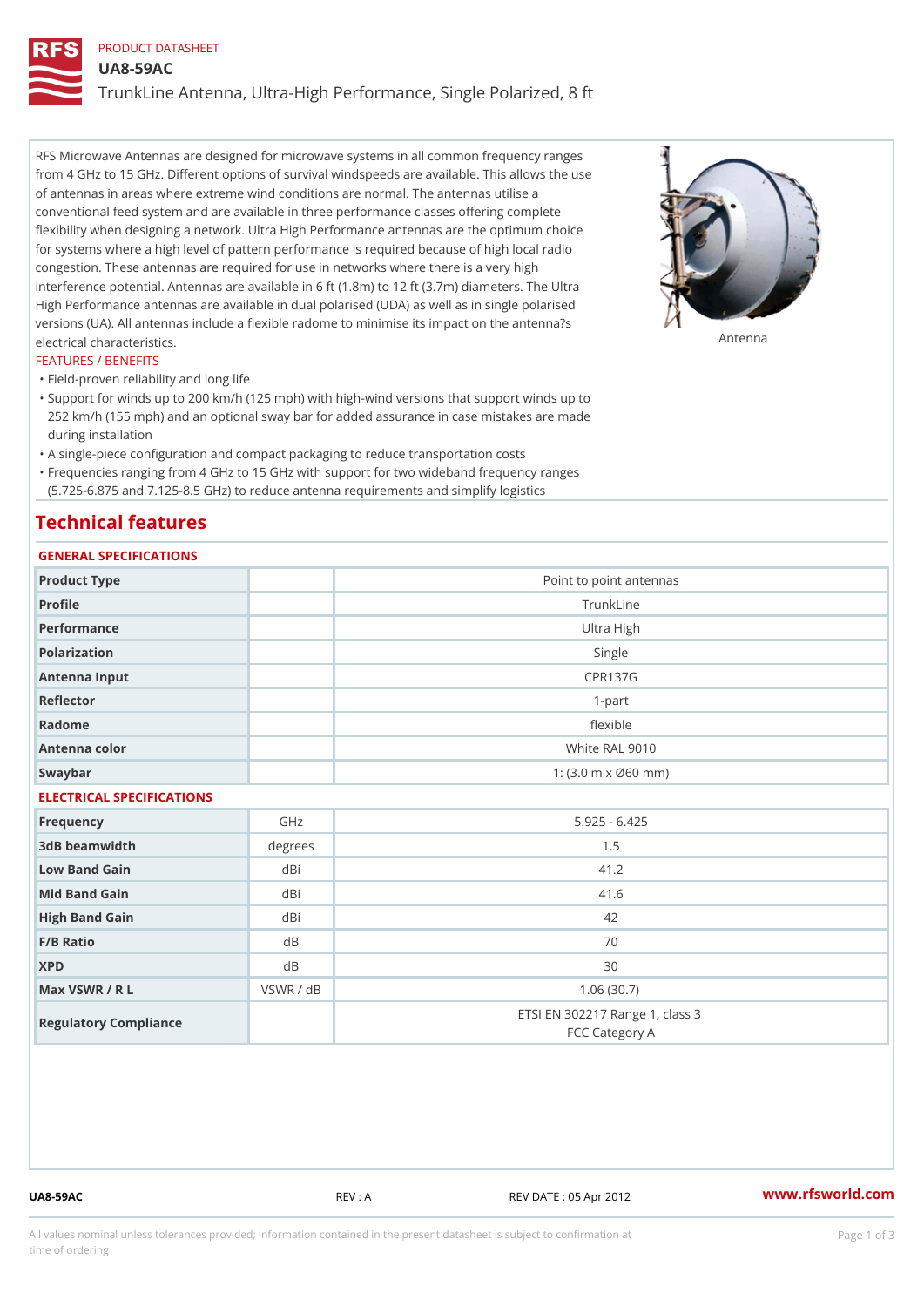## PRODUCT DATASHEET

### UA8-59AC

TrunkLine Antenna, Ultra-High Performance, Single Polarized, 8 ft

| MECHANICAL SPECIFICATIONS                                 |              |                                                                          |  |  |
|-----------------------------------------------------------|--------------|--------------------------------------------------------------------------|--|--|
| Diameter                                                  | ft $(m)$     | 8(2.4)                                                                   |  |  |
| Elevation Adjustment                                      | degree       | ± 5                                                                      |  |  |
| Azimuth Adjustment                                        | degrees      | ± 5                                                                      |  |  |
| Polarization Adjustment                                   | degrees      | ± 5                                                                      |  |  |
| Mounting Pipe Diameter<br>minimum                         | $mm$ (in)    | 114(4.5)                                                                 |  |  |
| Mounting Pipe Diameter<br>maximum                         | $mm$ (in)    | 114(4.5)                                                                 |  |  |
| Approximate Weight                                        | kg (1b)      | 180 (396)                                                                |  |  |
| Survival Windspeed                                        | $km/h$ (mph) | 200 (125)                                                                |  |  |
| Operational Windspeed                                     | $km/h$ (mph) | 190 (118)                                                                |  |  |
| <b>STRUCTURE</b>                                          |              |                                                                          |  |  |
| Radome Material                                           |              | PVC coated fabric                                                        |  |  |
| FURTHER ACCESSORIES                                       |              |                                                                          |  |  |
| optional Swaybar                                          |              | 1: SMA-SK-60-3000A (3.0 m x Ø60 mm)                                      |  |  |
| Further Accessories                                       |              | SMA-WK-8 : Wind Kit<br>SMA-SKO-UNIVERSAL-L : Universal sway bar fixation |  |  |
| <b>MOUNTOUTLINE</b>                                       |              |                                                                          |  |  |
| m m<br>Dimension_A<br>(in)                                |              | 2616 (103.4)                                                             |  |  |
| m m<br>$Dimension_B$<br>(in)                              |              | 1450(57.1)                                                               |  |  |
| m m<br>$Dimension_C$<br>(in)                              |              | 460 (18.1)                                                               |  |  |
| $Dim_D -$<br>m m<br>$114$ m m (4.5_ir) $\mathbb{R}$ imple |              | 190(7.5)                                                                 |  |  |
| m m<br><b>B</b> the control of the control                |              | 0.401400                                                                 |  |  |

Dimension\_E

Dimension\_F

(in)

m<sub>m</sub> (in)

310 (12.3)

1120 (44.1)

UA8-59AC REV : A REV : A REV DATE : 05 Apr 2012 WWW.rfsworld.com